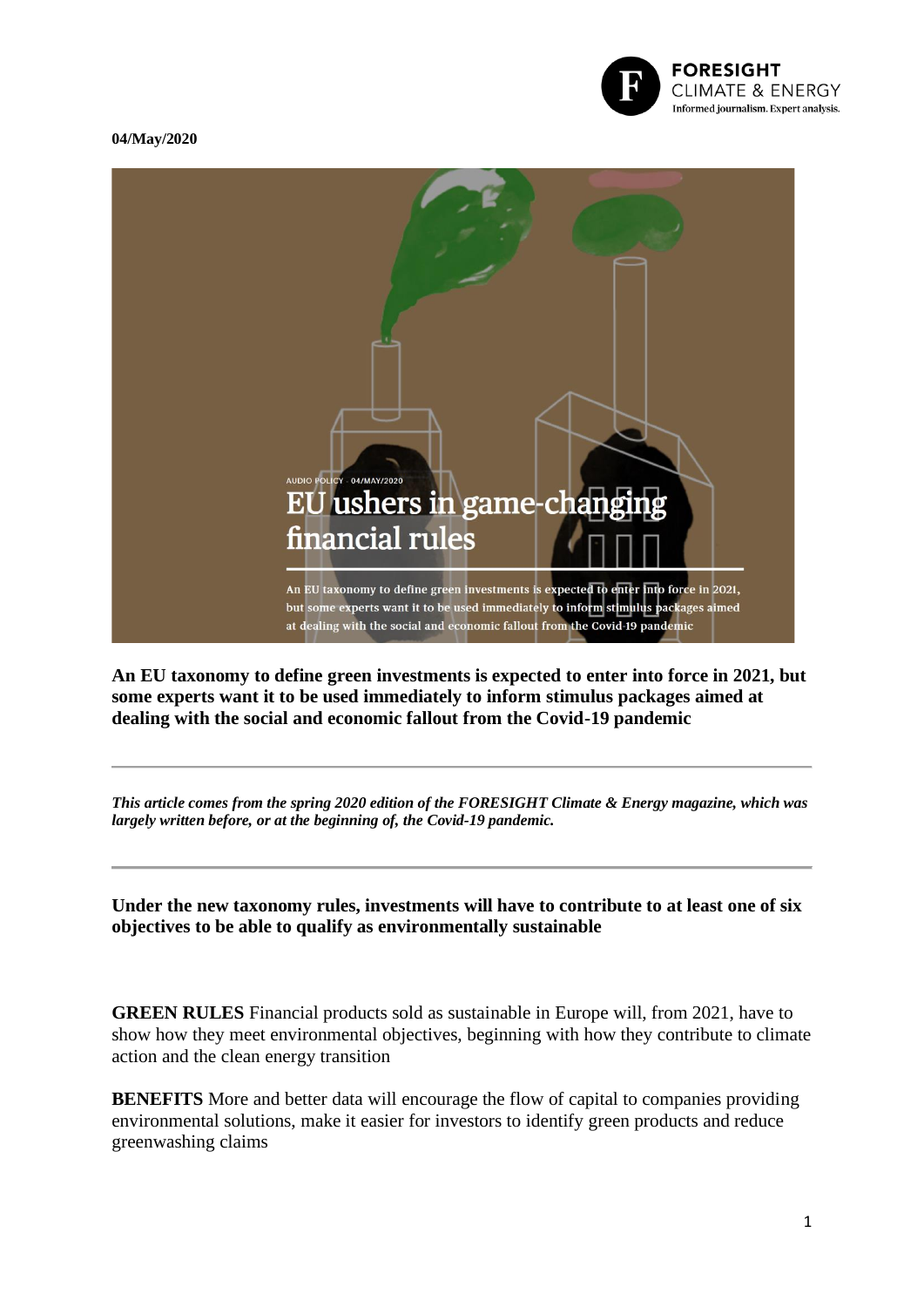**KEY QUOTE** The taxonomy will significantly accelerate the shift from brown to green as shareholders increasingly call for an end to high carbon infrastructure. For utilities it will no longer be enough to invest half of their capital expenditure in renewables and half in gas, they will need to invest all of it in renewables

## **------------------------------------------------------------------**

After 18 months of discussions, EU governments agreed in December 2019 to a common classification system to define environmentally friendly investments. The aim is to generate data that will provide clarity for investors on what is green and help guide companies on their long-term profitability in a world focused on climate action and radical emissions reduction.

"While we have a long history of developing products linked to ESG [environmental, social and corporate governance] and carbon emissions, the focus has often been on conduct rather than on what products companies are selling," says David Harris at financial index provider FTSE Russell. "One of the big problems has been the inability for investors to really understand whether companies are green or not since many do not break out their environmental services," he adds. "They may report lighting, but not what percentage of their bulbs are LEDs or construction companies may not spell out what they earn from flood defences versus other construction projects."

The taxonomy will encourage the flow of capital to companies providing environmental solutions by making it easier for investors to identify green products and reduce greenwashing claims, believes Lars Konggaard, a sustainability and business strategy advisor based in Copenhagen, Denmark. He welcomes the "enhanced degree of standardised and mandatory clarity and transparency" the taxonomy will bring.

Under the new rules, investments will have to contribute to at least one of six objectives to be able to qualify as environmentally sustainable. The initial focus will be on climate change adaptation and mitigation, with the sustainable use and protection of water and marine resources, transition to a circular economy, pollution prevention and the protection of biodiversity and ecosystems following as objectives in the coming years. Investments will also have to show they do not significantly harm other environmental objectives and comply with technical screening criteria and minimum social and governance safeguards. Climate change criteria will be established by the European Commission by the end of 2020 for application by the end of 2021.

Users of the taxonomy will include the EU, or member states, when adopting measures for environmentally sustainable financial products or corporate bonds. Financial market participants will have to use it to identify green products and large companies with over 500 employees will have to disclose the proportion of their activities by revenue and the capital expenditure (capex) or operating expenditue (opex) that is taxonomy eligible.

## **ENGAGE SHAREHOLDERS**

The need for companies to report their capex is particularly interesting for Sebastien Godinot from the Europe office of NGO WWF. "Green revenues are background looking indicators," says Godinot. "Capex determines the future of the economy. It is important for investors to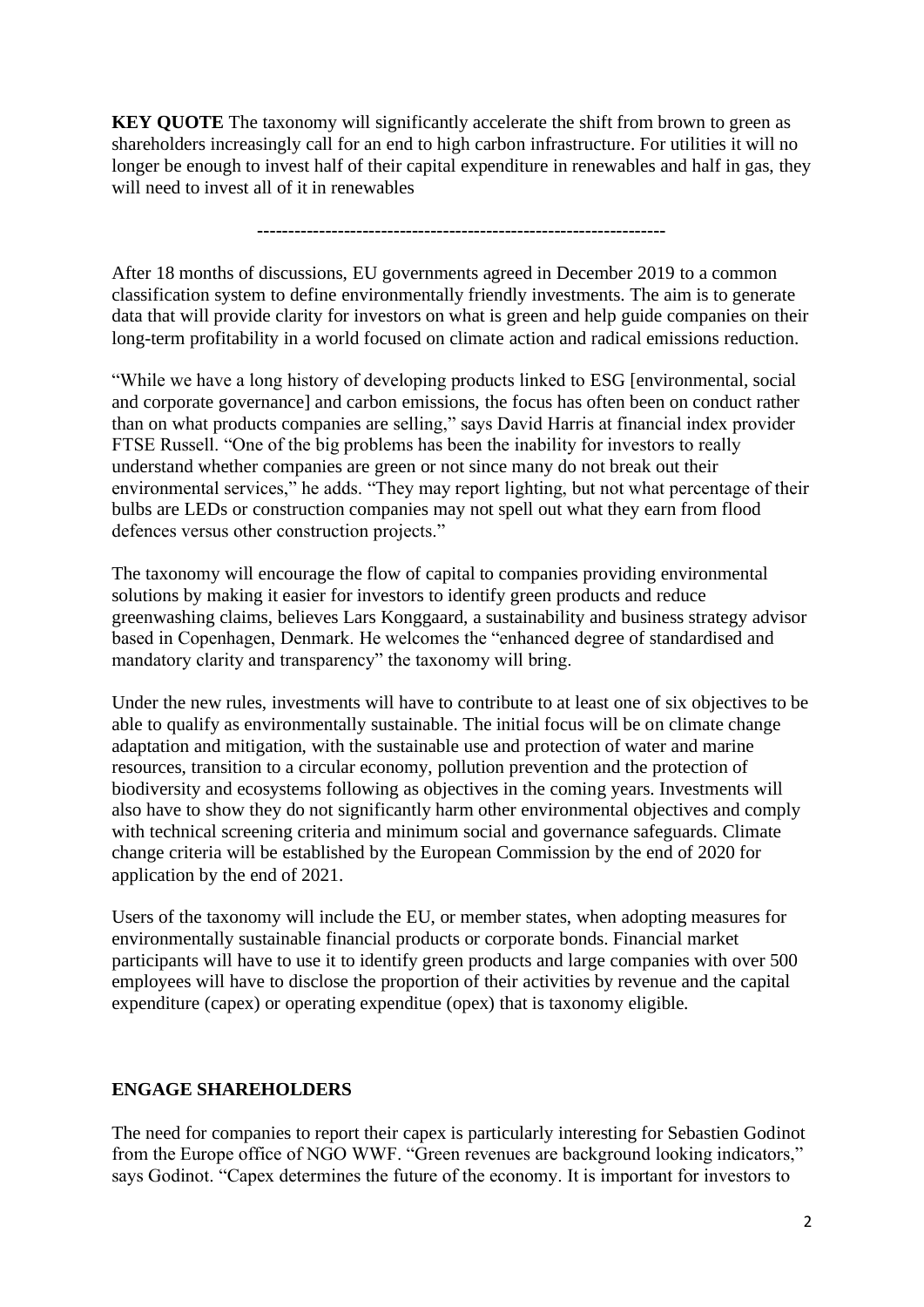know the pathway [of a company] and whether it is compatible, or not, with the Paris Agreement." The taxonomy is a "game changer" says Godinot. "It will make it much easier for investors and all stakeholders to compare peer companies." It can be used to show how far behind Exxon is in moving from brown to green and Shell's misalignment with international climate goals, he adds.

The rules will likewise boost shareholder engagement in encouraging companies to better understand their climate risk and become more sustainable, he says. "Shareholders can start being much more specific in their demands to investors and push them to go beyond basic climate disclosure and ask companies to shift their business models to be aligned with Paris," he states. This action will "significantly accelerate the shift from brown to green" as shareholders increasingly call for an end to high carbon infrastructure, says Godinot. "For utilities it will no longer be enough to invest half of their capex in renewables and half in gas, they will need to invest all of it in renewables."

Godinot also welcomes the call in the regulation for the Commission to report by the end of 2021 on how to broaden the scope of the rules to include a brown taxonomy; understanding sustainable funding is only half the picture. "A brown taxonomy is a prerequisite for work on climate risk and would be another game changer," says Godinot. "Most companies, such as power utilities, are not fully green or brown."

But the taxonomy's timetable could be speeded up if experts from European Commission's Technical Expert Group on sustainable finance (TEG), which drew up the taxonomy, get their way. The 35-member panel of investors, business leaders and climate policy experts, issued a statement on April 27, 2020 calling for the rules to inform stimulus plans aimed at getting Europe's economy back on track after the Covid-19 pandemic. "Now that decisions must be made on recovery policies, we consider it essential to use the right tools for the job," they said.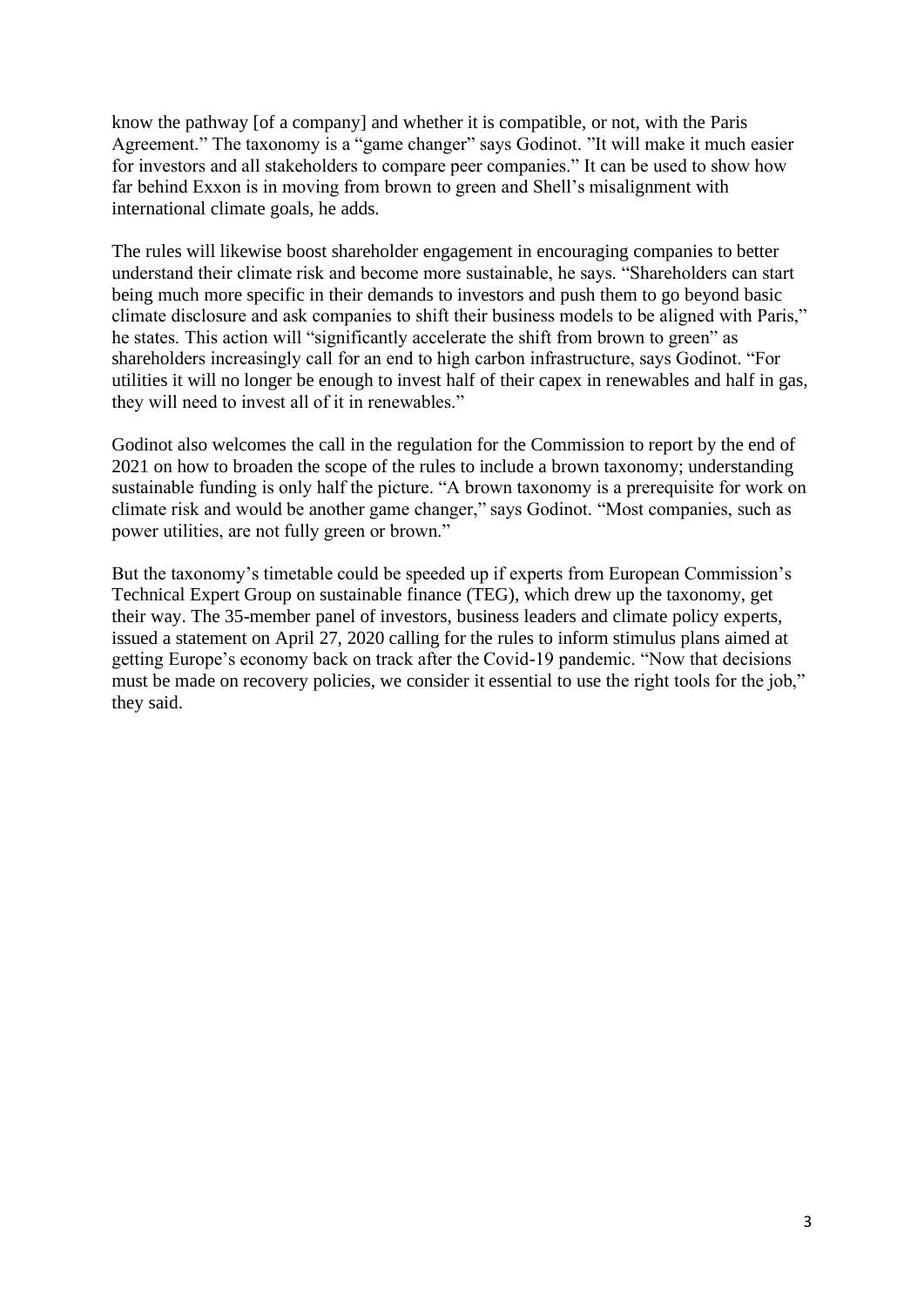

#### Getting everyone on the same page What the European green taxonomy is and is not

| <b>IS</b><br>A list of economic activities<br>and relevant criteria<br>Resible to adapt to different<br>investment styles and strategies<br>Based on latest scientific and<br>industry experience<br>Dynamic, responding to<br>changes in technology, science,<br>new activities and data |                                                                                    |  | <b>IS NOT</b><br>A rating of good or bad companies<br>A mandatory list to invest in<br>Making a judgement on the financial<br>performance of an investment - only the<br>environmental performance<br>Inflavible or static |  |
|-------------------------------------------------------------------------------------------------------------------------------------------------------------------------------------------------------------------------------------------------------------------------------------------|------------------------------------------------------------------------------------|--|----------------------------------------------------------------------------------------------------------------------------------------------------------------------------------------------------------------------------|--|
|                                                                                                                                                                                                                                                                                           |                                                                                    |  |                                                                                                                                                                                                                            |  |
|                                                                                                                                                                                                                                                                                           |                                                                                    |  |                                                                                                                                                                                                                            |  |
|                                                                                                                                                                                                                                                                                           |                                                                                    |  |                                                                                                                                                                                                                            |  |
|                                                                                                                                                                                                                                                                                           |                                                                                    |  |                                                                                                                                                                                                                            |  |
| environmental objective<br>environmental objectives                                                                                                                                                                                                                                       | Substantial contribution to at least one<br>Doing no significant harm to the other |  | Entities must also meet minimum social safeguards in<br>the performance of the activity.                                                                                                                                   |  |
|                                                                                                                                                                                                                                                                                           |                                                                                    |  |                                                                                                                                                                                                                            |  |
|                                                                                                                                                                                                                                                                                           | HOW INVESTORS WOULD USE THE TAXONOMY IN FIVE STEPS                                 |  |                                                                                                                                                                                                                            |  |

# **AVOID CONFRONTATION**

Whenever the taxonomy comes into being, the generation of data from corporate issuers will be a key benefit, providing an "overarching framework" that will "drive more and better reporting and analysis and, ultimately, greater capital allocation into green industries," says Harris. The classification system will "inevitably help clean up the market" given the "technical screening criteria is robust and the procedure on which it is based is independent and scientific," adds Tom Jess from think tank E3G.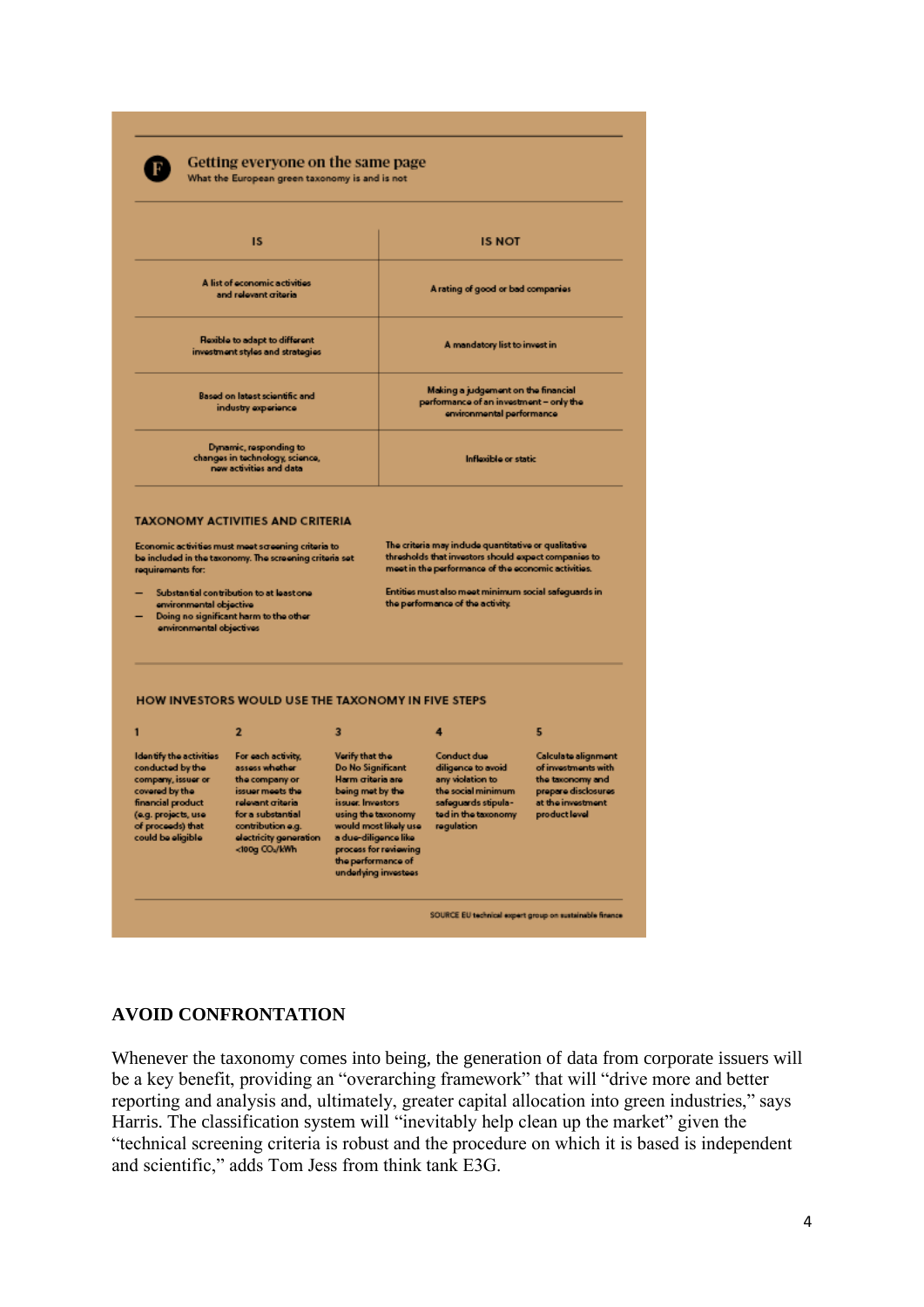"This is going to make available a great deal more information on sustainability," agrees Nicholas Pfaff from the International Capital Market Association (ICMA). "It will vastly improve the depth and granularity of information." The new rules are, however, "not a panacea" and while a "common benchmark is useful", it may simply underline "there is no single way forward," says Pfaff. "Industries are complicated with highly complex supply chains. It is not clear how much the data will really tell us and how actionable it will be. The market needs to be able to take the information and effect change. It should not just become a blunt instrument that leads to sterile confrontation between companies and stakeholders."

Generating the required data will be more difficult for smaller companies, acknowledges

Sandrine Dixson-Declève, senior associate at E3G and a member of the TEG. The whole idea was to avoid making the rules so burdensome they could stop companies bringing environmental solutions to the market, she says. "Having a body of knowledge we can build on is most important," says Dixson-Declève. "The system will naturally evolve over time," adds Harris.

Konggaard agrees, underlining the need for balance. "The requirements must be sufficient to ensure the end-goal and ensure the credibility of green financial products, but requirements must not be set at an unrealistic level," he says. "Unnecessary administrative burdens must be minimised and ideally avoided."

# **BROAD GLOBAL IMPACT**

Both Jess and Harris raise the prospect of the taxonomy having a wider reach and being included in other policies. We need the market to start using the taxonomy and then we need policymakers to "expand its limits to other parts of the policy landscape," says Jess. "It could be used in a multitude of ways, including [to influence] the engagement practices of shareholders with investee companies and to set investment strategies for public funds." He also expects to see "standards and labels", such as those under development for green bonds, and for the data generated to influence policy making on sustainable development and to be used when updating Europe's clean economy policy framework, such as the energy efficiency directive.

The taxonomy's influence in increasing supply and demand for sustainable financial products will not be limited to the EU, says Konggaard. "It will impact a number of like-minded economies, which offer financial products in the EU and which will also be obliged to disclose their alignment with the taxonomy." As the first major instrument of its kind, he believes it will influence legislation in other countries and has "the potential to become a leading star for setting a global standard".

The taxonomy is "very significant globally" and the EU will become a model of best practice, agrees Pfaff. FTSE Russell is engaging with Canada and various Asian countries on the issue. "We need to try to encourage them not to reinvent the wheel, but to use it as a starting point and build from it, adapting it for local markets," says Harris. Work on global standards will play out in the International Platform on Sustainable Finance, set up in October 2019 by Argentina, Canada, Chile, China, India, Kenya, Morocco and the EU.